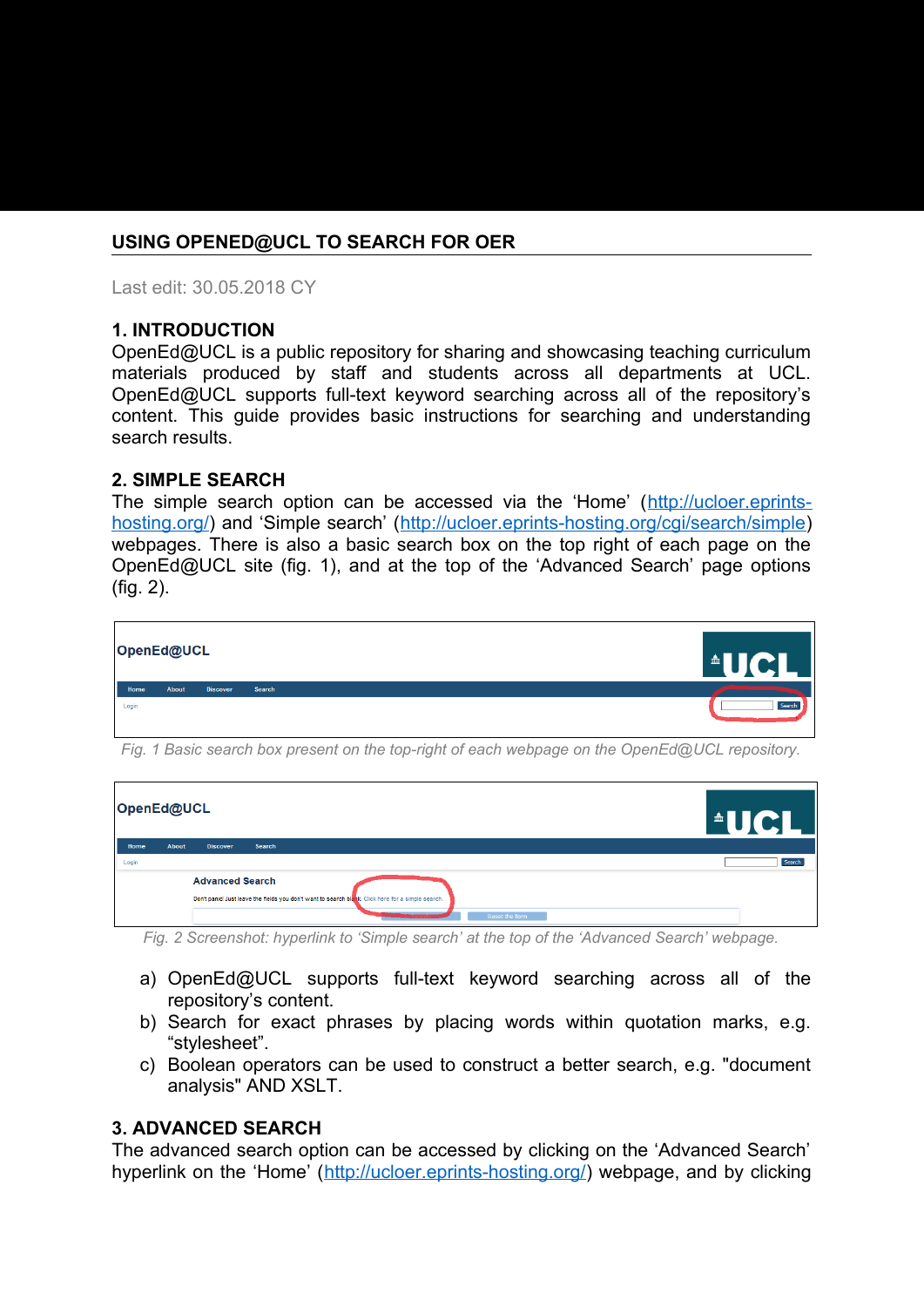'Search' which appears on the top menu bar on each page of the OpenEd@UCL site (fig. 3).



*Fig. 3 Screenshot: advanced search can be accessed by clicking the 'Search' link on the top menu bar, which appears on every webpage of the OpenEd@UCL repository.* 

| <b>Advanced Search</b>                                  | Don't panic! Just leave the fields you don't want to search blank. Click here for a simple search.                                                                                                                                                                                                                                                                                                                                                                                                                                                                                |        |  |  |  |  |  |
|---------------------------------------------------------|-----------------------------------------------------------------------------------------------------------------------------------------------------------------------------------------------------------------------------------------------------------------------------------------------------------------------------------------------------------------------------------------------------------------------------------------------------------------------------------------------------------------------------------------------------------------------------------|--------|--|--|--|--|--|
| Reset the form<br>Search                                |                                                                                                                                                                                                                                                                                                                                                                                                                                                                                                                                                                                   |        |  |  |  |  |  |
| Documents: all of<br>Title:                             | $\blacktriangledown$<br>all of<br>$\overline{\phantom{a}}$                                                                                                                                                                                                                                                                                                                                                                                                                                                                                                                        | Ø<br>Ø |  |  |  |  |  |
| License:                                                | $\Box$<br>Creative Commons: Attribution-No Derivative Works 4.0<br>$\Box$<br>Creative Commons: Attribution-Noncommercial-Share Alike 4.0<br>$\overline{\phantom{a}}$<br>Creative Commons: Attribution-Share Alike 4.0<br>Creative Commons: Attribution 4.0<br>$\blacksquare$<br>$\Box$<br>Creative Commons: Attribution-Noncommercial 4.0<br>Creative Commons: Public Domain Dedication<br>Creative Commons: Attribution-Noncommercial-No Derivative Works 4.0<br>$\Box$<br>Software: Creative Commons: GNU GPL 2.0<br>$\blacksquare$<br>Software: Creative Commons: GNU LGPL 2.1 | Ø      |  |  |  |  |  |
| Name: all of                                            | ۰                                                                                                                                                                                                                                                                                                                                                                                                                                                                                                                                                                                 | 0      |  |  |  |  |  |
| Description: all of<br>Tags: all of                     | $\blacktriangledown$<br>$\overline{\phantom{a}}$                                                                                                                                                                                                                                                                                                                                                                                                                                                                                                                                  | Ø<br>Ø |  |  |  |  |  |
| <b>Date Added:</b>                                      |                                                                                                                                                                                                                                                                                                                                                                                                                                                                                                                                                                                   | Ø      |  |  |  |  |  |
| Advice for reuse: all of                                | $\blacktriangledown$                                                                                                                                                                                                                                                                                                                                                                                                                                                                                                                                                              | Ø      |  |  |  |  |  |
| Item Type:                                              | Resource<br>Collection                                                                                                                                                                                                                                                                                                                                                                                                                                                                                                                                                            | Ø      |  |  |  |  |  |
| <b>Viewing permissions:</b>                             | Just me<br>$\overline{\phantom{a}}$<br>Selected users<br><b>University</b><br>World                                                                                                                                                                                                                                                                                                                                                                                                                                                                                               |        |  |  |  |  |  |
| Type:                                                   | $\Box$ Text<br>Video<br>Audio<br>Spreadsheet<br>Slideshow<br>Archive<br><b>Image</b><br>Other                                                                                                                                                                                                                                                                                                                                                                                                                                                                                     |        |  |  |  |  |  |
| Retrieved records must fulfill: all of these conditions | $\overline{\phantom{a}}$                                                                                                                                                                                                                                                                                                                                                                                                                                                                                                                                                          |        |  |  |  |  |  |
|                                                         | Order the results: by year (most recent first) $\vert \bullet \vert$                                                                                                                                                                                                                                                                                                                                                                                                                                                                                                              |        |  |  |  |  |  |

*Fig. 4 Screenshot: advanced search options on the 'Advanced Search' webpage.*

- a) Full-text search options: you can conduct full-text searches of documents, titles, names, descriptions, tags, date added, and advice for reuse.
- b) Filter search options: one or more of the options licence type, item type, viewing permission, and type of digital object – can be selected to refine your search.
- c) Drop-down options: there are drop-down options on the document, title, name, description, tags, advice for reuse, retrieved records must fulfil, and order the results fields. These provide further filter options to help improve your search.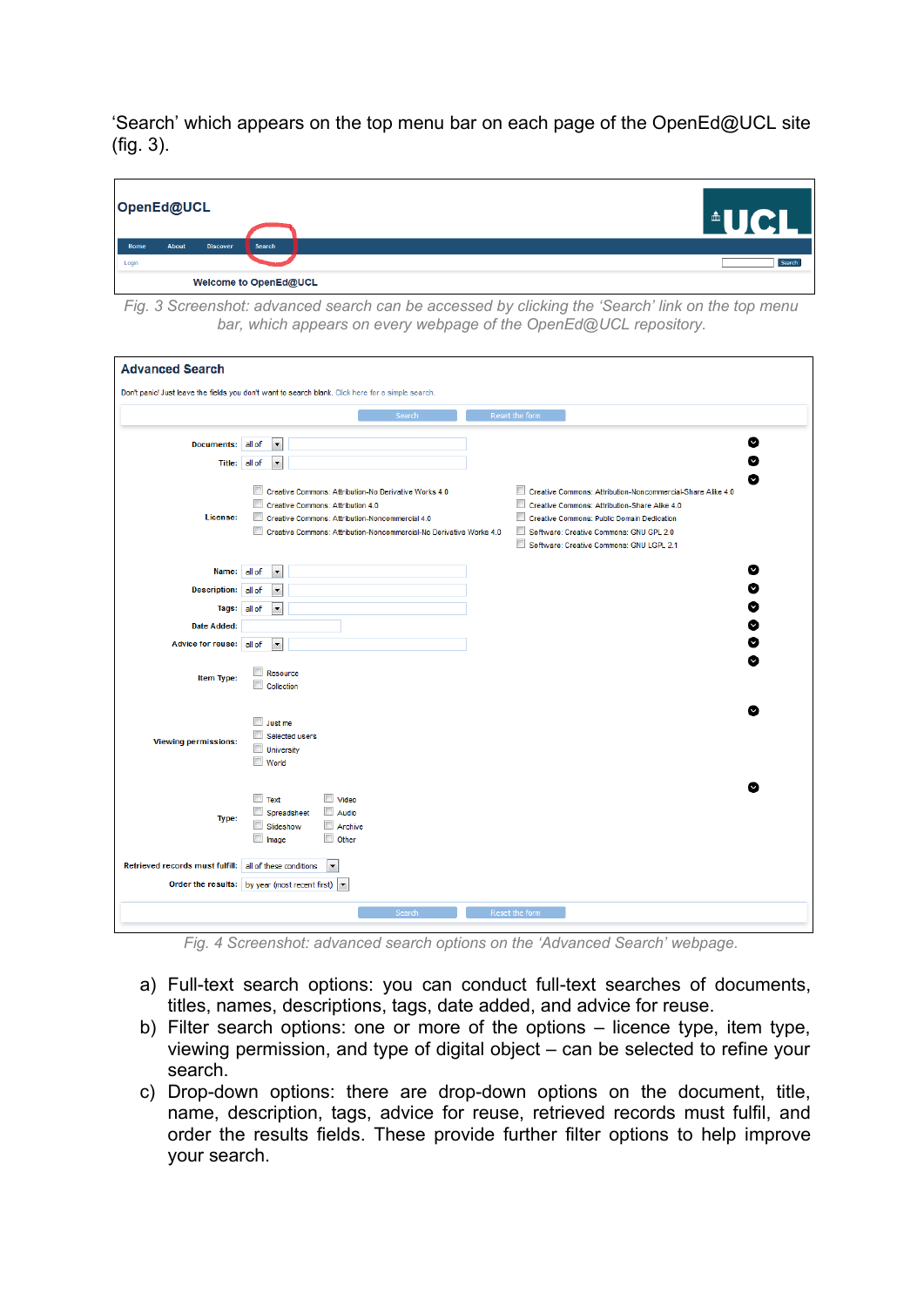## **4. DISCOVER**

Clicking on the 'Discover' hyperlink which is located in the top menu bar of each webpage on the repository will redirect you to the browse options. It is possible to browse by year, author, tags, and university structure. After selecting one of these browse options, the results are displayed in alphabetical or numerical order.

## **5. UNDERSTANDING SEARCH RESULTS**

a) The format and display of search results is the same for Simple and Advanced searches (fig. 5). The drop-down 'Reorder' option allows you to order the list by year (most recent or oldest first), author, or title. You can then scroll down to view the results and select a relevant item. Hovering the mouse over a resource thumbnail image causes it to expand so it can be previewed

| OpenEd@UCL |       |                                     |        |                                                                              | <b>AUCI</b>                                           |        |
|------------|-------|-------------------------------------|--------|------------------------------------------------------------------------------|-------------------------------------------------------|--------|
| Home       | About | <b>Discover</b>                     | Search |                                                                              |                                                       |        |
| Login      |       |                                     |        |                                                                              |                                                       | Search |
|            |       |                                     |        | Documents matches "document analysis"                                        |                                                       |        |
|            |       |                                     |        | Displaying results 1 to 11 of 11.<br>Refine search   New search              |                                                       |        |
|            |       |                                     |        | Order the results: by year (most recent first) $\boxed{\bullet}$<br>Reorder  |                                                       |        |
|            |       | Export 11 results as ASCII Citation |        | $\overline{\phantom{a}}$<br>Export                                           | $\sqrt{5}$ RSS 1.0 $\sqrt{5}$ Atom $\sqrt{5}$ RSS 2.0 |        |
|            |       |                                     |        | Digitisation of text and images -<br>1                                       |                                                       |        |
|            |       |                                     |        | 2.<br>Introduction to user-centred design: From requirements to evaluation - | <b>Bar &amp; any animal design:</b><br>1000<br>553    |        |

*Fig. 5 Screenshot: example format and display of search results.*

b) The format and display of every 'Resource' webpage (fig. 6) is the same, with a preview of the item, including the option to view it in the browser. The OER title, description, advice for reuse, depositing user ('Added by'), date added, name, tags, viewing permissions, URL, hyperlink to the 'Downloads and Views' webpage, the option to download, and the collection it sits within are provided.

Clicking on the 'Added by' hyperlink redirects to a webpage detailing that user's recent uploads and most viewed items, as well as contact details. Clicking on a specific tag hyperlink redirects to a search result page where you can browse all the resources with that same tag.

c) Clicking on the 'Collection(s)' hyperlink redirects to the 'Collection Items' webpage. You can read a description of that collection, browse all the resources contained within that collection, and download a .zip folder which contains all of the collection items. Where permissions allow, the collection items in the .zip folder will be in an open and editable format.